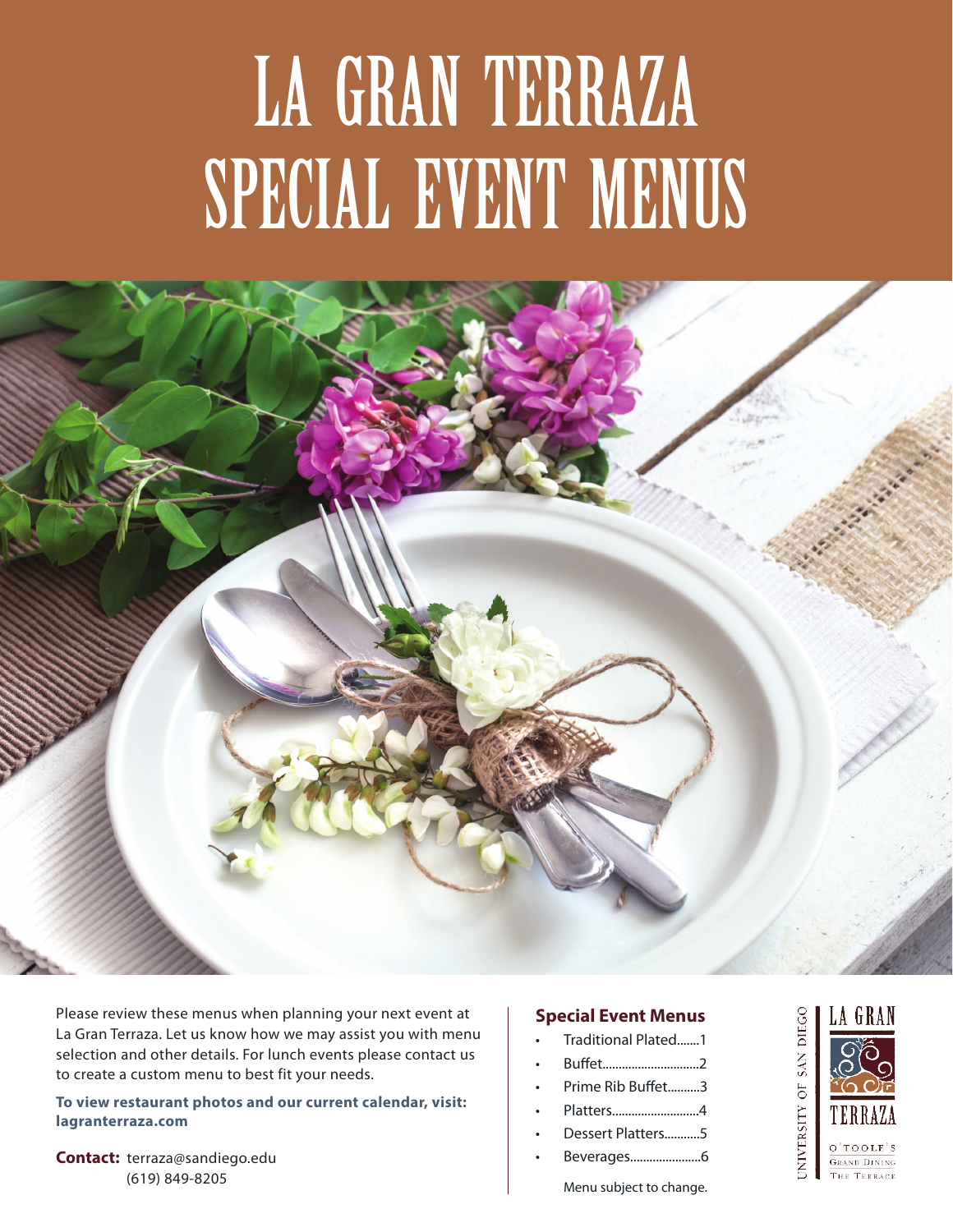Traditional Plated

**Our traditional plated dinner features three-courses, artisan bread, butter, and iced water.**

## **Choice of Starter** Select One

**Potato Leek Soup GF** With Crispy Leeks and Pancetta Crumbs

#### **Red and Green Caesar Salad**

Baby Red and Green Romaine, Shaved Parmesan, Croutons, and Housemade Caesar Dressing

#### **Terraza Cobb Salad GF**

Baby Gem Lettuce, Avocado, Cranberries, Bleu Cheese, Heirloom Tomatoes, Red Onions, Hardboiled Egg, and Creamy Avocado Dressing

# **Choice of Entrée** Select up to Three

| Airline Chicken Breast GF<br>Fingerling Hash, Carrots, Celery, Onions, and Pan Jus                                                         |      |
|--------------------------------------------------------------------------------------------------------------------------------------------|------|
| <b>Pan Seared Salmon Filet GF</b><br>Lentils, Haricot Verts, Cherry Tomatoes, and<br>Pomegranate Glaze                                     | S44  |
| <b>Roasted Petite Beef Tenderloin GF</b><br>Cooked Medium with Red Wine Demi, Whipped<br>Parmesan Potatoes and Sauteed Broccolini Amandine | S47  |
| <b>Four Cheese Ravioli VGT</b><br>Wilted Arugula, Sun-Dried Tomatoes, Pesto Cream, and<br>Parmesan Cheese                                  | \$41 |
| <b>Cauliflower Steak V, GF</b><br>Romesco Sauce, Chickpea Purée, Asparagus, Baby Zucchini,<br>and Basil Oil                                | S41  |

# **Choice of Dessert** Select One

#### **Vanilla Creme Brulee GF**

**Dark Milk and White Chocolate Cake VGT** With Crème Anglaise and Fresh Berries

**La Gran Terraza Trio VGT** Chef's selection of 3 Mini Desserts

**Traditional Bread Pudding** With Crème Anglaise

**Fresh Fruit Plate V/GF** With Seasonal Sorbet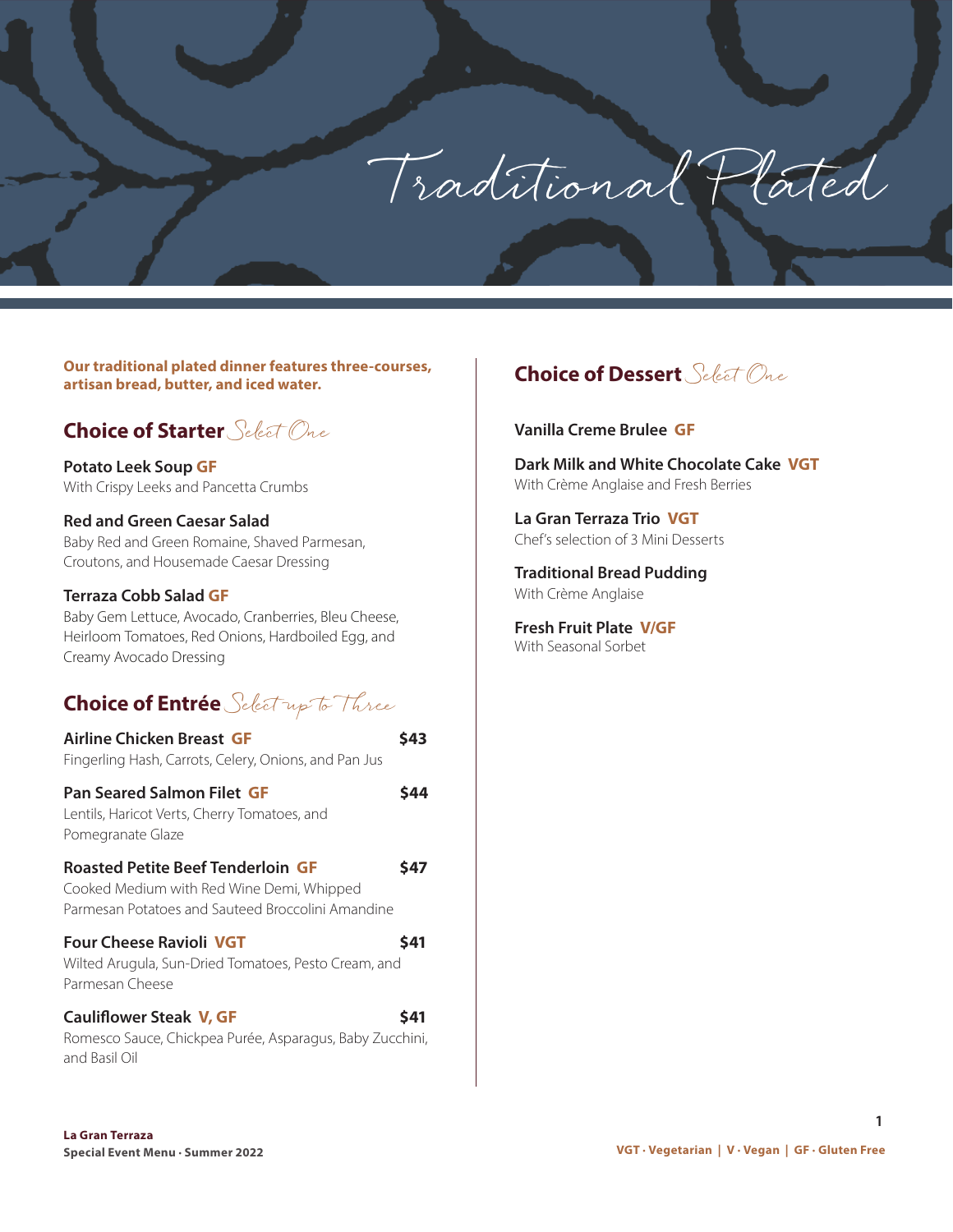Traditional Buffet

**Our traditional buffet features three-courses, artisan bread, butter, and iced water. To add an additional entrée, add \$10 per person.** 

# **Choice of Starter** Select One

**Potato Leek Soup GF** With Crispy Leeks and Pancetta Crumbs

#### **Red and Green Caesar Salad** Baby Red and Green Romaine, Shaved Parmesan, Croutons, and Housemade Caesar Dressing

#### **Terraza Cobb Salad GF**

Baby Gem Lettuce, Avocado, Cranberries, Bleu Cheese, Heirloom Tomatoes, Red Onions, Hardboiled Egg, and Creamy Avocado Dressing

# **Choice of Protein** Select One

| Airline Chicken Breast GF<br>With Natural Pan Sauce                                                       | 543 |
|-----------------------------------------------------------------------------------------------------------|-----|
| <b>Pan Seared Salmon Filet GF</b><br>With Beurre Blanc Sauce                                              | S44 |
| <b>Petite Beef Tenderloin GF</b><br>With Red Wine Demi-Glace                                              | S47 |
| <b>Four Cheese Ravioli VGT</b><br>Wilted Arugula, Sun-Dried Tomatoes, Pesto Cream,<br>and Parmesan Cheese | S41 |

# **Choice of Vegetable** Select One

**Steamed Garlic Broccolini V/GF Pan Roasted Asparagus V/GF Crispy Brussels Sprouts with Bacon Bites**

# **Choice of Starch** Select One

**Parmesan Whipped Potatoes VGT/GF Roasted Herb Potatoes V/GF Herbed Wild Rice Pilaf V/GF** 

#### **Dessert Bar**

**Chef's Selection of Mini Housemade Desserts**

 **2**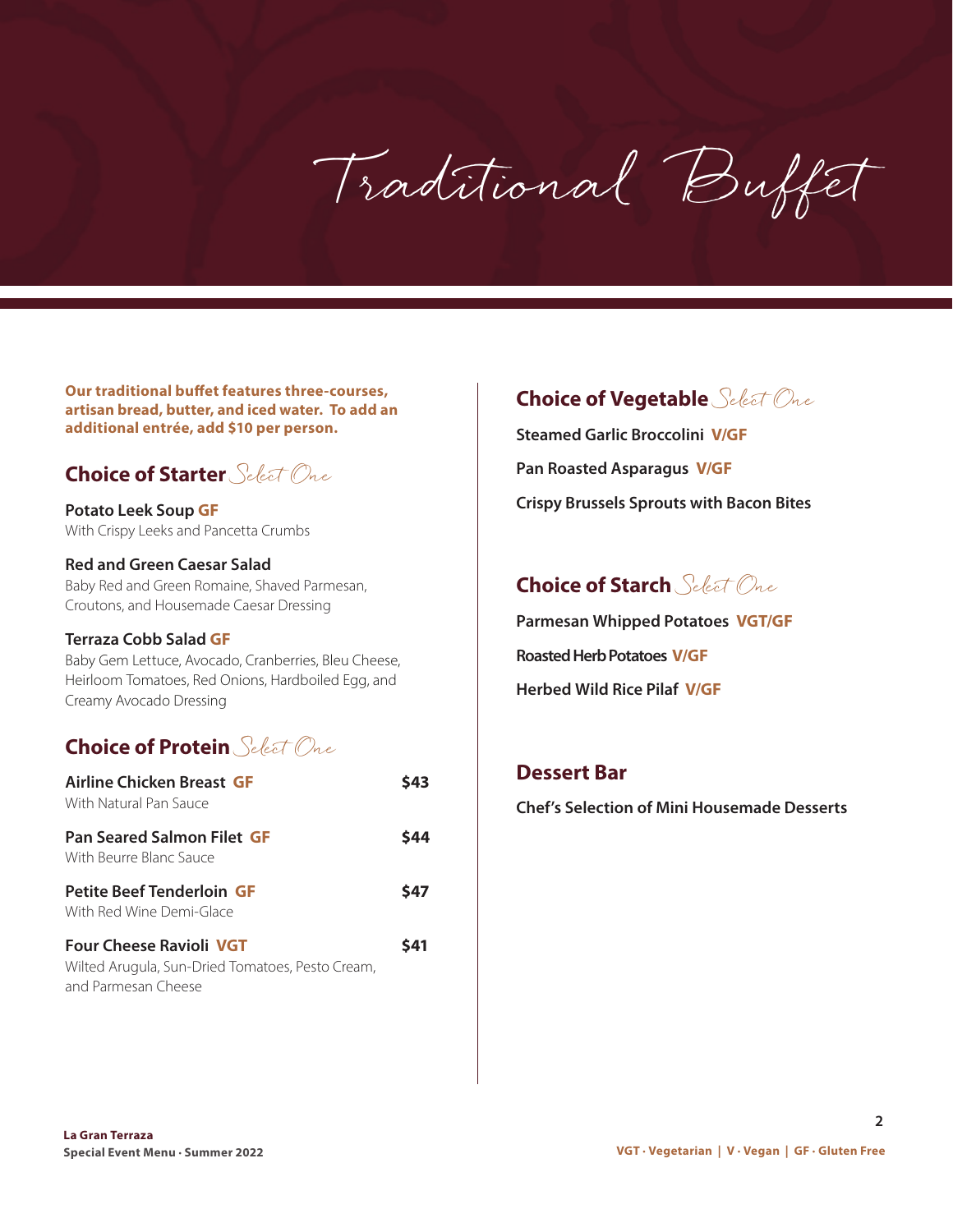# Prime Rib Buffet

**Our Chef's Table features hand carved prime rib with au jus and horseradish sauce. Each buffet includes artisan bread, butter, iced water and an onsite chef for two hours. \$59 per person.** 

# **Choice of Starter** Select One

**Artisan Cheese Board VGT** American and International Farmstead Cheeses and Seasonal Fruit with Fresh Baguettes and Crackers

**Potato Leek Soup GF** With Crispy Leeks and Pancetta Crumbs

#### **Red and Green Caesar Salad**

Baby Red and Green Romaine, Shaved Parmesan, Croutons, and Housemade Caesar Dressing

#### **Terraza Cobb Salad GF**

Baby Gem Lettuce, Avocado, Cranberries, Bleu Cheese, Heirloom Tomatoes, Red Onions, Hardboiled Egg, and Creamy Avocado Dressing

#### **Entrées**

**Pan Seared Salmon Filet GF**  With Beurre Blanc Sauce

**Herb Crusted Prime Rib Roast GF** Au Jus, Horseradish Cream and Dijonnaise

# **Choice of Vegetable** Select One

**Steamed Garlic Broccolini V/GF Pan Roasted Asparagus V/GF Crispy Brussels Sprouts with Bacon Bites**

# **Choice of Starch** Select One

**Parmesan Whipped Potatoes VGT/GF Roasted Herb Potatoes V/GF Herbed Wild Rice Pilaf V/GF** 

#### **Dessert Bar**

**Chef's Selection of Mini Housemade Desserts**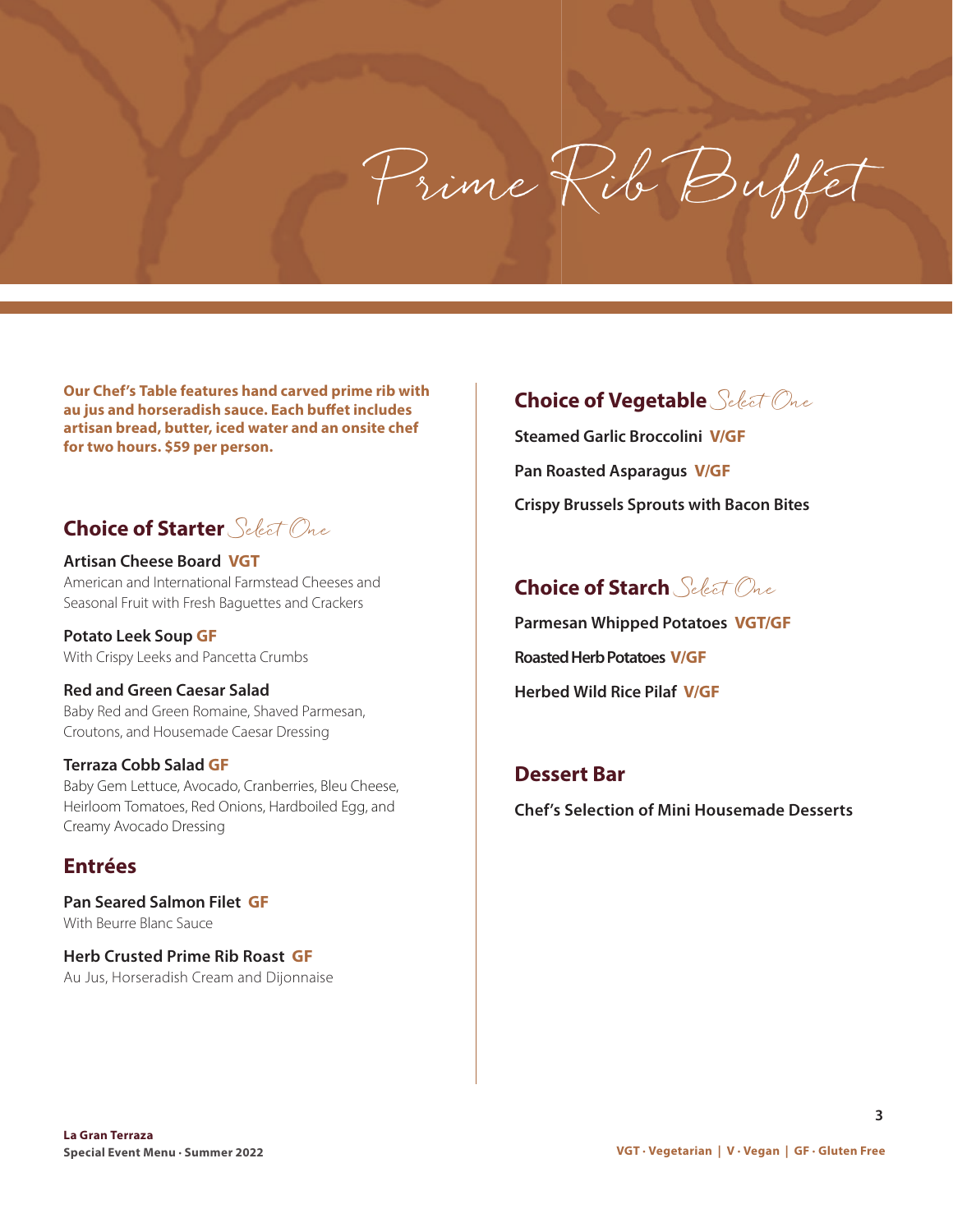

| <b>Cold Platters</b><br>Priced per person.                                                                                            |            |
|---------------------------------------------------------------------------------------------------------------------------------------|------------|
| <b>Cheese Board VGT</b><br>Assorted Cheeses, Jam and Seasonal Fruit, served<br>with Fresh Baguettes and Crackers                      | \$9.50     |
| <b>Charcuterie Board</b><br>Salami, Prosciutto, Bresaola, Dijon Mustard and<br>Cornichon, served with Fresh Baguettes<br>and Crackers | <b>S10</b> |
| <b>Smoked Salmon Platter</b><br>Crème Fraiche, Shallots, Chives, Lemon Wedges,<br>served with Fresh Baguettes and Crackers            | S11        |
| <b>Crudites VGT/GF</b><br>Assorted Seasonal Vegetables, with Sundried Tomato<br>Aioli, Chipotle Ranch Dip and Hummus                  | \$8        |
| <b>Caesar Salad</b><br>Sweet Gem Lettuce, Heirloom Cherry Tomatoes,<br>Seasoned Croutons and Parmesan                                 | \$5        |
| O'Toole's Guacamole VGT<br>With Crispy Corn Tortilla Chips                                                                            | \$6.75     |
| <b>Hummus VGT</b><br>Served with Naan and Raw Vegetables                                                                              | \$5.50     |
|                                                                                                                                       |            |

#### **Hot Hors d'oeuvres**

Priced per person, unless otherwise noted.

| <b>Fried Calamari</b><br>With Roasted Tomato Coulis                                              | \$6.50           |
|--------------------------------------------------------------------------------------------------|------------------|
| <b>Beef Meatballs</b><br>Choice of BBQ, Marinara or Sweet Chili                                  | \$5 per piece    |
| O'Toole's Wings<br>Choice of Barbecue or Classic Buffalo<br>Style Sauce                          | \$4 per piece    |
| O'Toole's Sliders<br>Topped with Cheddar Cheese, Crispy<br>Applewood Smoked Bacon and Herb Aïoli | \$5.25 per piece |
| <b>Sweet Chili Brussels Sprouts</b><br>Toasted Almonds and Bacon                                 | \$4.50           |
| <b>Garlic Parmesan Fries VGT</b>                                                                 | \$5.75           |
| <b>Thai Chicken Skewers GF</b><br>With Coconut Lime Sauce                                        | \$5.75           |
| <b>Teriyaki Glazed Beef Skewers</b>                                                              | \$6.25           |
| Spinach Spanakopita VGT                                                                          | \$5.25           |
| <b>Assorted Mini Quiches</b>                                                                     | \$5              |
| <b>Vegetable Potstickers V GT</b><br>With Sweet Spicy Sauce                                      | \$5.25           |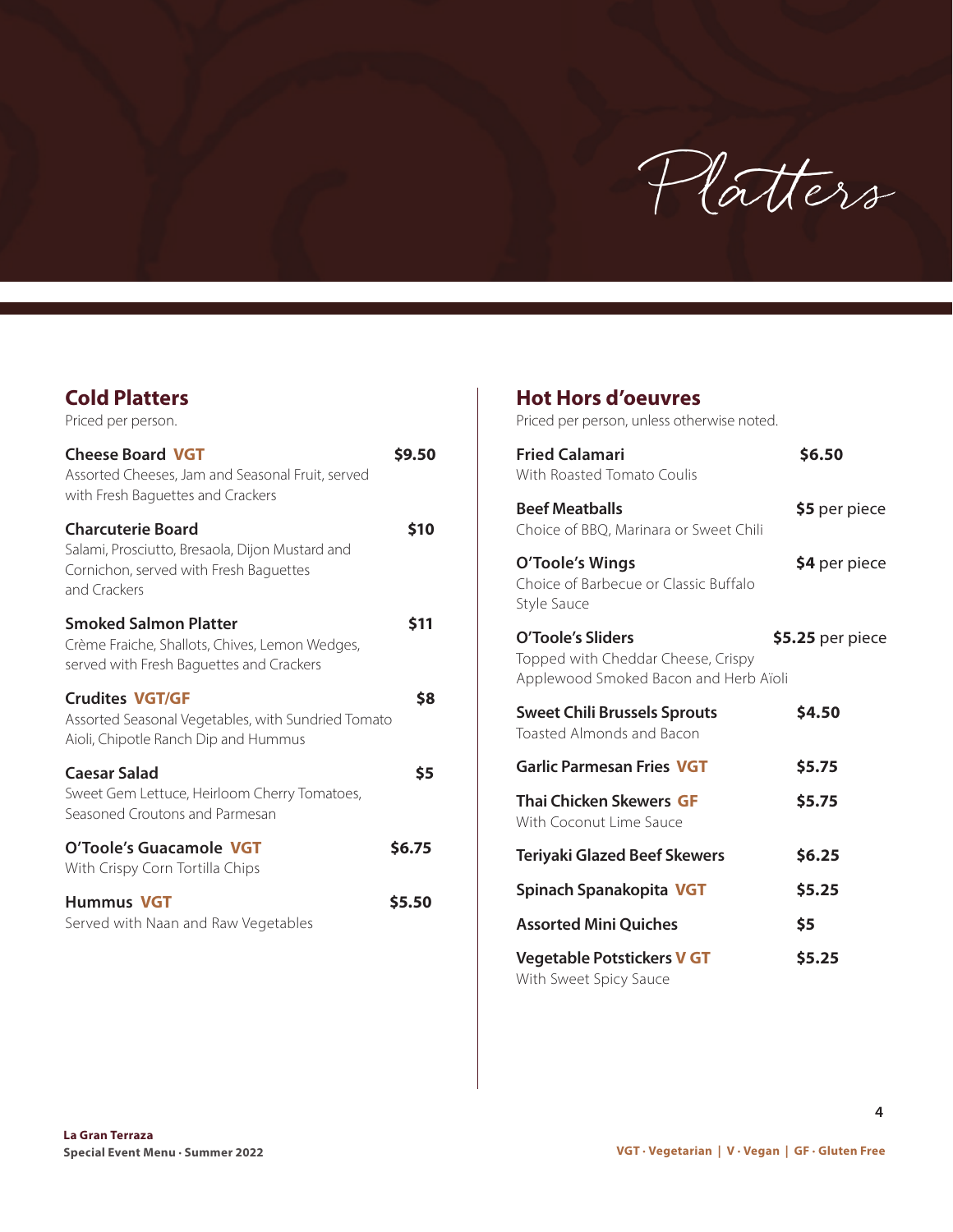

#### **Dessert Platters**

| Price per person, unless otherwise noted.<br>Minimum order of 12 dessert items. |        |
|---------------------------------------------------------------------------------|--------|
| Mini Vanilla Creme Brulee GF                                                    | \$4.50 |
| <b>Assorted Mini Cupcakes</b>                                                   | \$5    |
| <b>Assorted Mini Cookies</b>                                                    | \$4    |
| <b>Assorted Mini Cheesecake Bites</b>                                           | \$5.50 |
| <b>Chef's Selection of Mini Desserts</b>                                        | S5.25  |